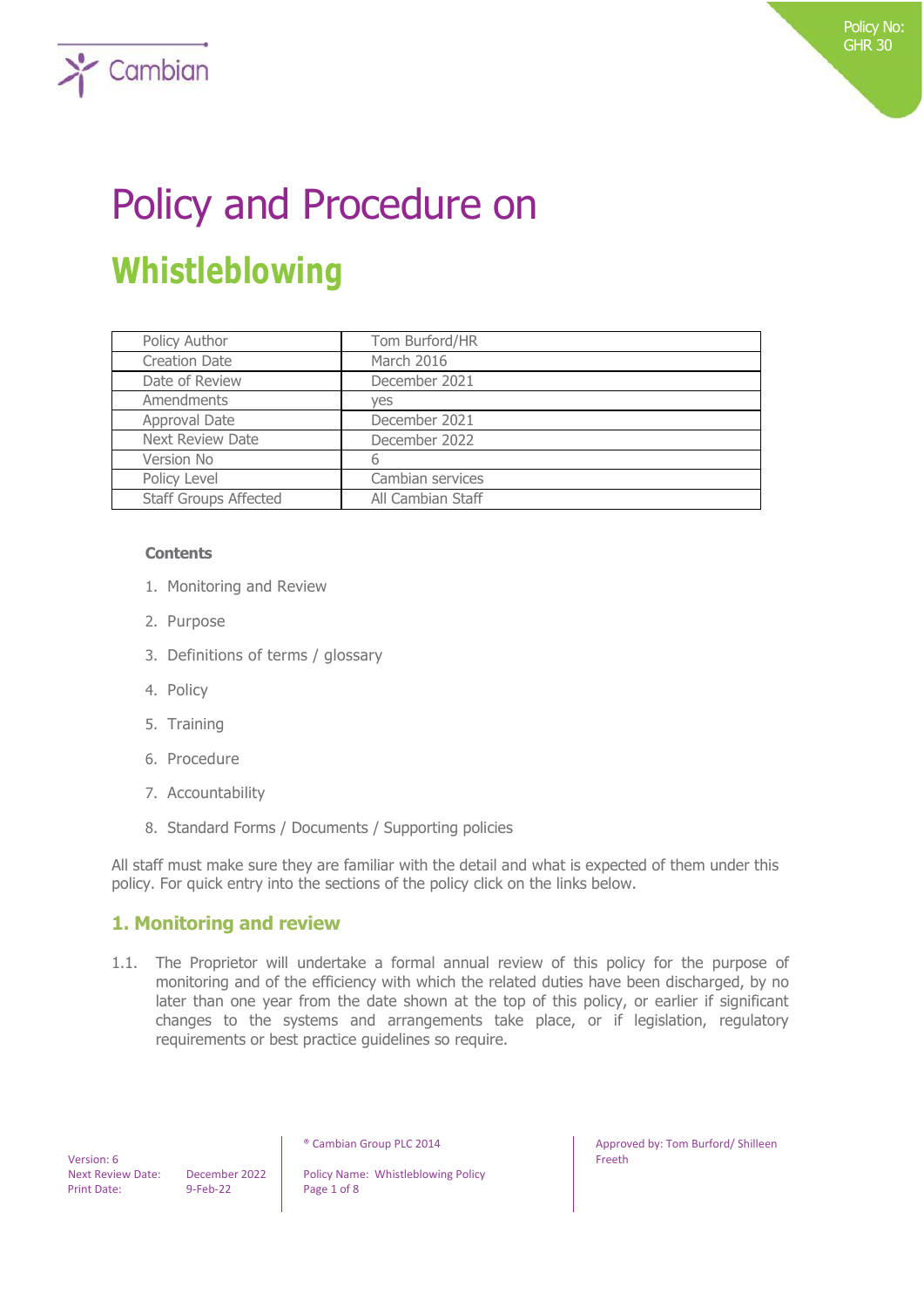

**Jeremy Wiles Group Executive Director – Children Services Date: December 2021**

Policy No: Policy No: GHR 30 GHR 30

## **2. Purpose**

- 2.1. We are committed to conducting our business with honesty and integrity, and we expect all colleagues to maintain high standards in accordance with our Code of Conduct (GHR: 37) and Code of Practice (GHR: 11). However, all organisations face the risk of things going wrong from time to time, or of unknowingly harbouring illegal or unethical conduct. A culture of openness and accountability is essential in order to prevent such situations occurring and to address them when they do occur. Whilst staff obviously forge friendships and allegiances to their colleagues, our primary loyalty at all times should be to those who use our services, and there is therefore a responsibility on every employee to report conduct that is of concern.
- 2.2. This policy ensures that Cambian complies with the Public Interest Disclosure Act 1998 (PIDA) which applies to almost all workers and employees who ordinarily work in Great Britain. The situations covered include criminal offences, risks to health and safety, failure to comply with a legal obligation, a miscarriage of justice and environmental damage.
- 2.3 The aims of this policy are:
	- To encourage colleagues to report suspected wrongdoing as soon as possible, in the knowledge that their concerns will be taken seriously, investigated as appropriate and that their confidentiality will be respected.
	- Employees and workers who make a 'protected disclosure' are protected from being treated badly or being dismissed. For a disclosure to be protected it must be made to an appropriate body. For example, disclosing a health and safety issue to the Health and Safety Executive is likely to be protected, but not if the concern was disclosed to the media.
	- To provide colleagues with guidance as to how to raise those concerns and receive feedback on any actions taken.
	- To reassure colleagues that they should be able to raise genuine concerns without fear of reprisals, even if they turn out to be mistaken.
	- To assure relatives, parents/guardians, placing authorities and inspection and registration bodies that Cambian gives high priority to securing the highest standards of behaviour from and amongst its employees.
- 2.4 This policy is intended to cover any serious concerns that someone has about any aspect of service provision or the conduct of a member of staff or others acting on behalf of Cambian. It does not form part of any employee's contract of employment and we may amend it at any time.
- 2.5 This policy is in line with:
	- Keeping Children Safe in Education (September 2021)
	- Working Together to safeguard Children (July 2018),
	- Children's Homes Regulations (April 2015)
	- Health and Social Care Act 2008 (Regulated Activities) Regulations , part 3 (2015)

 Version: 6 Print Date: 9-Feb-22 Page 2 of 8

Next Review Date: December 2022 | Policy Name: Whistleblowing Policy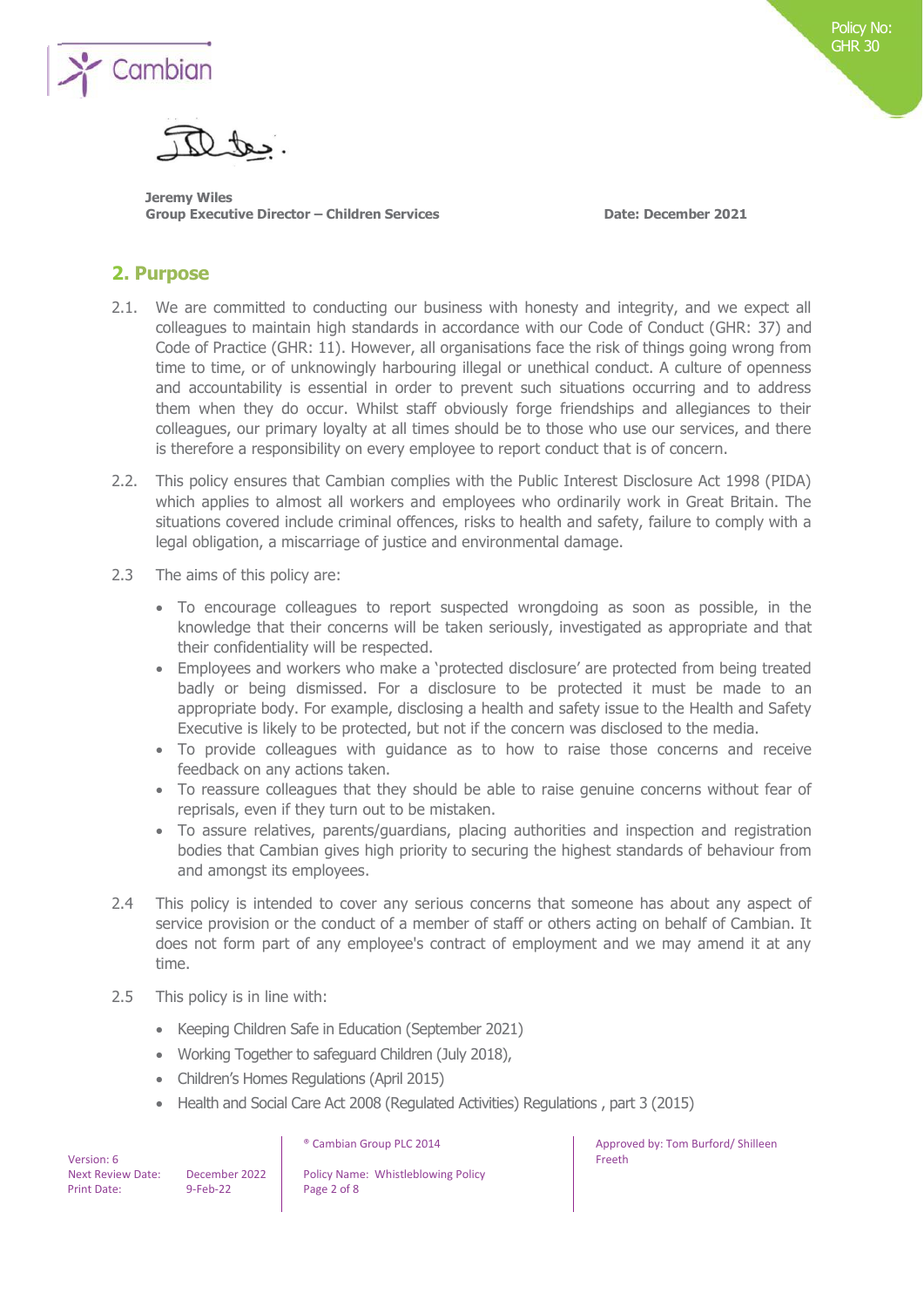

- National Minimum Standards for Independent Health Care Services in Wales
- The Independent Health Care (Wales) Regulations 2011
- Social Services and Well-being (Wales) Act 2014
- The 20 Principles of The Francis Review 'Freedom to Speak Up' February 2015
- And giving due regard to Prevent Duty Guidance (March 2016),
- 2.6 This policy is made available to parents, carers, staff and individuals.

## **3. Definition of terms / Glossary**

- 3.1 Whistleblowing is the disclosure of information which relates to suspected wrongdoing or dangers at work. You are protected by law if you report any of the following;
	- suspicions or concerns regarding any type of abuse or potential harm to individuals in our care which for some reason cannot be raised under the normal safeguarding procedures as set out in our Child Protection and Safeguarding Policy 25;
	- criminal activity;
	- failure to comply with any legal or professional obligation or our regulatory requirements;
	- danger to health and safety;
	- bribery under our Anti-Bribery and Corruption Policy (GHR 31);
	- dishonesty, fraud or financial mismanagement;
	- breach of our internal policies and procedures including our Code of Conduct;
	- unauthorised disclosure of confidential information;
	- issues that are not being dealt with through clinical governance reviews or other legitimate avenues;
	- if you believe someone is covering up wrongdoing
- 3.2 A **whistleblower** is a person who raises a genuine concern relating to any of the above. All Proprietors and employees have a responsibility to carry out their duties to the highest standards of openness, probity and accountability. If you have any genuine concerns related to suspected wrongdoing or danger affecting any of our activities (a whistleblowing concern) you should report it under this policy.
- 3.3 The following complaints do not fall under Whistleblowing:

Personal grievances (for example bullying, harassment, discrimination) are not covered by whistleblowing law, unless your particular case is in the public interest. In those cases you should use the Grievance Procedure (GHR 29) or Harassment and Bullying Policy (GHR 02) as appropriate.

Guidance on associated terminology is set out below.

3.4 **Harassment:** A person is harassed when they are subjected to unwanted physical or verbal conduct which has the purpose or effect of violating their dignity or creating an intimidating, hostile, degrading, humiliating or offensive environment for them

Next Review Date: December 2022 | Policy Name: Whistleblowing Policy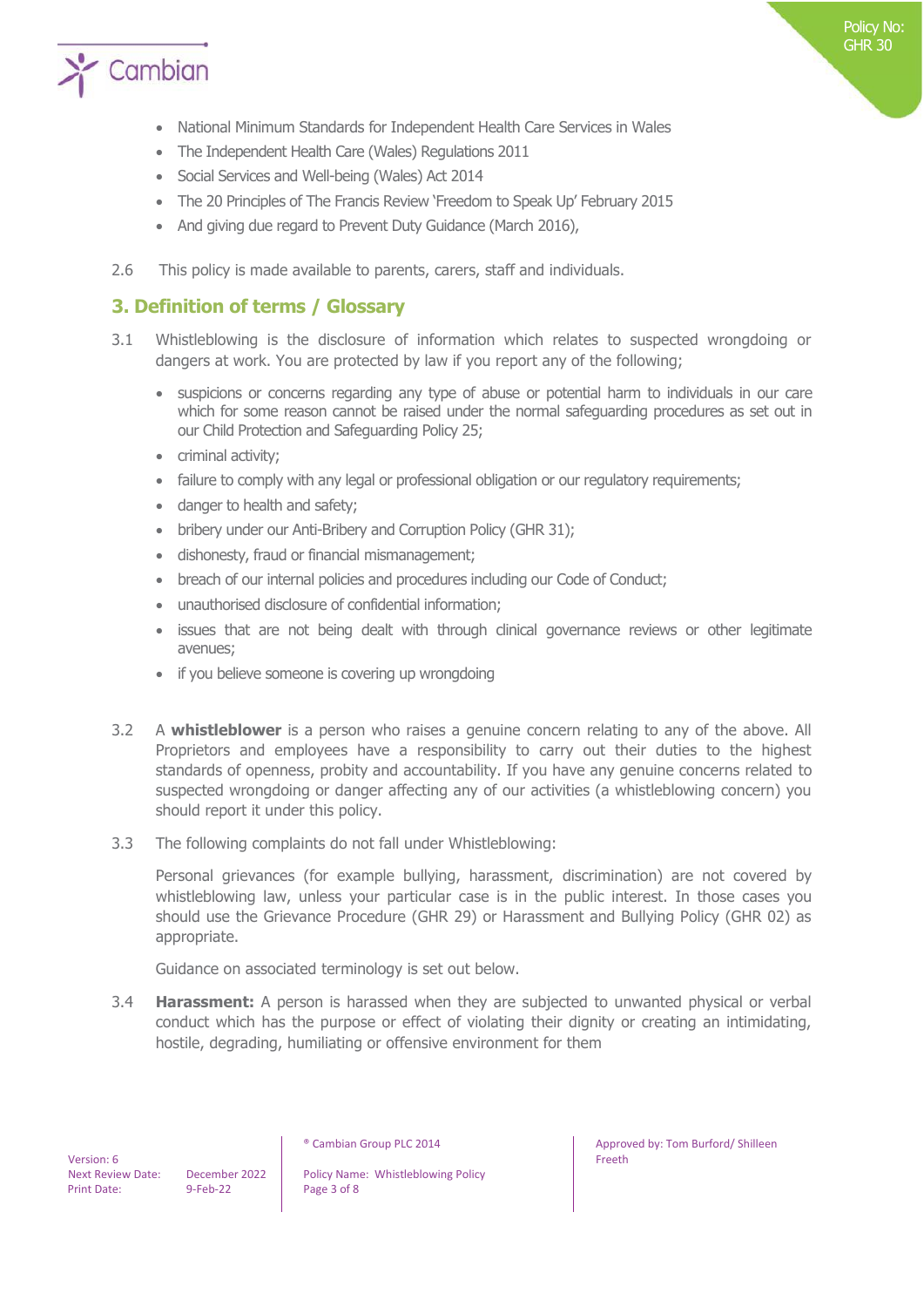

- 3.5 **Bullying:** A person is bullied when they are subjected to offensive, intimidating, malicious or insulting behavior which through the abuse or misuse of power makes them feel vulnerable, upset, humiliated or threatened. Such behaviour may include:
	- a staff member shouting at, being sarcastic towards, ridiculing or demeaning a pupil or colleague;
	- making physical or psychological threats;
	- overbearing supervision;
	- making inappropriately derogatory remarks about a pupil or colleague;
	- persistent unfair assessment of a pupil or colleague's work;
	- Unfairly excluding pupils from classes, projects or events.
- 3.6 Bullying does not include reasonable and constructive criticism of a pupil or colleague's work or behaviour.

## **4. Policy**

- 4.1. This policy applies to all employees (either full or part-time), bank workers or others on a temporary or casual contract, secondees, trainees, volunteers, interns or students, people involved in investigations, independent consultants, agents or sponsors for Cambian group and suppliers of services contracted to Cambian.
- 4.2 Where there is evidence of any criminal activity or child safeguarding issues, the police and/or the Local Safeguarding Children's Board (LSCB) / Child Protection Unit shall be informed immediately, in accordance with Cambian's Child Protection and Safeguarding Policy as appropriate.
- 4.3 If you are uncertain whether something is within the scope of this policy you should seek advice from the Director of HR, or from Public Concern at Work, an independent charity, whose contact details are set out in section 7.5
- 4.4 This policy does not release employees from their duty;
	- Of confidentiality in the course of their work
	- To undertake and participate in (as appropriate clinical governance reviews)
	- To participate in investigations
	- To follow company procedures.

### **5. Training**

- 5.1 Cambian will ensure that training courses which include whistleblowing will include awareness of how employees can raise concerns and highlight the whistleblowing helpline. Whistleblowing is covered in Cambian's e-learning modules (Myrus) – Safeguarding Children and Dealing with Concerns at Work. Whistleblowing is also incorporated into safeguarding workshops and induction courses.
- 5.2 Cambian will ensure that whistleblowing policy and procedure will also be discussed as part of the supervision programme and at staff meetings and other opportunities.

### **6. Procedure**

### **Raising a whistleblowing concern**

 Version: 6 Print Date: 9-Feb-22 Page 4 of 8

Next Review Date: December 2022 | Policy Name: Whistleblowing Policy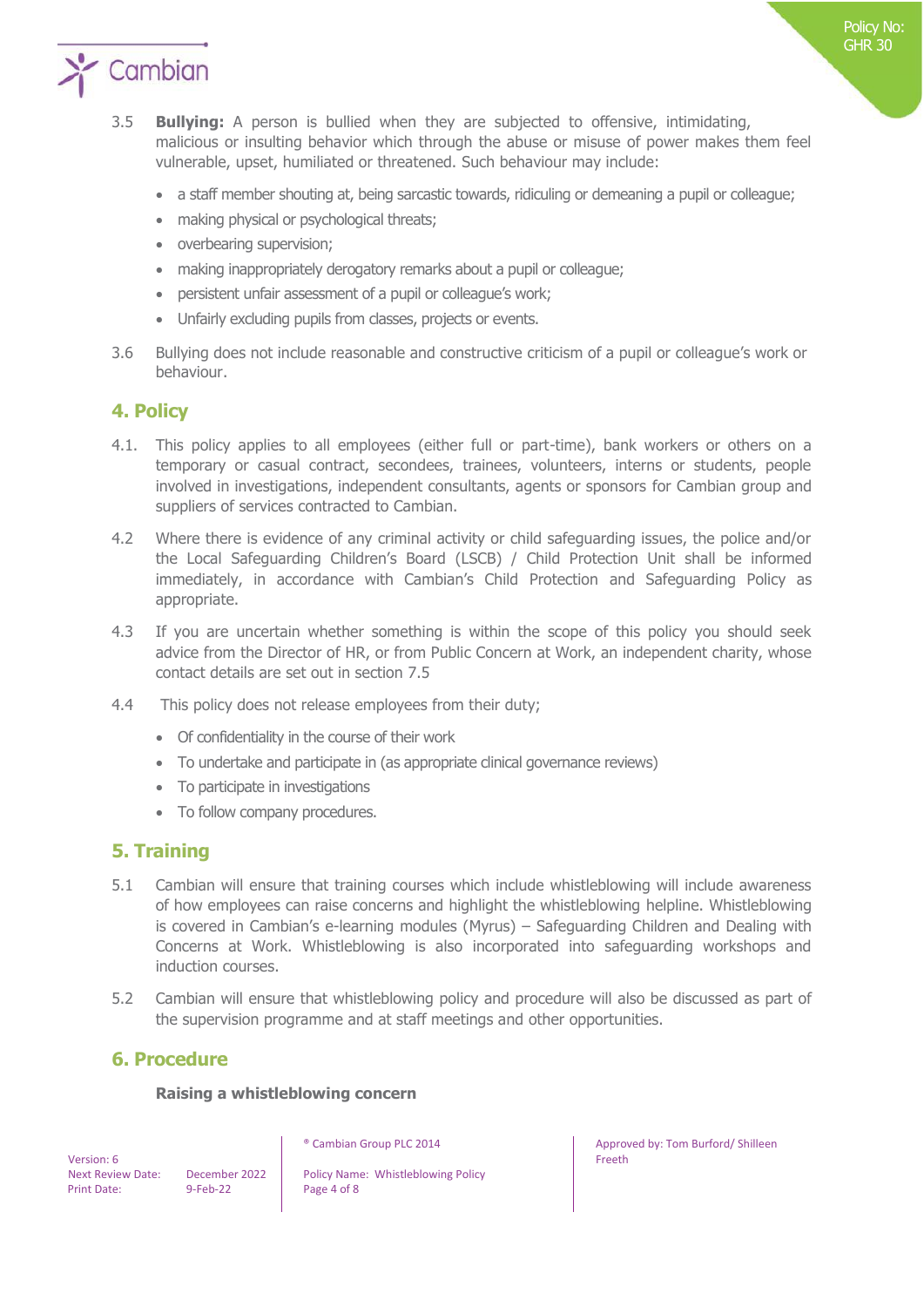

## $\sum$  Cambian

- 6.1. The procedure for raising and responding to a whistleblowing concern is set out below and in GHR **30.03 Cambian Whistleblowing - Raising a Concern procedure** and GHR 30.04 **Cambian Whistleblowing - Handling a Concern procedure.**
- 6.2. We would expect that in the majority of cases you will raise any concerns with your line manager, unless you suspect your line manager to be involved, in which case please contact the Regional Manager/Lead or the Managing Director of your division, functional head or any of the Whistleblowing Officers (Section 7.5). You may tell them in person or put the matter in writing if you prefer. They may be able to agree a way of resolving your concern quickly and effectively. Your manager should make a written record of your concern, and ensure that it is properly investigated, feeding back to you as appropriate. In all cases they should refer the matter to the Whistleblowing Officer so that a complete record of all such concerns and the action taken and outcomes, is recorded.
- 6.3. However, where the matter is more serious, or you feel that your line manager has not addressed your concern, or you prefer not to raise it with someone within Cambian for any reason, you should contact our confidential independent external telephone hotline, on 0800 086 9128 (a Freephone number). This hotline is run on a 24hours, seven days a week basis by Navex Global, an independent specialist provider of whistleblowing services. Alternatively, you can contact Navex Global's EthicsPoint online service and record your concerns using their secure on-line portal at cambiangroup.ethicspoint.com
- 6.4. EthicsPoint will take down a written summary of your concern and read this back to you to ensure that they have accurately recorded your concerns. EthicsPoint will then notify the Cambian Whistleblowing Officers that a concern has been raised with them by secure e-mail and the Whistleblowing Officers will ensure that an investigation commences. After you have completed your report you will be assigned a unique code called a 'report key'. You will need to write down your report key and password and keep them in a safe place. After 5-6 business days you will be able to use your report key and password to check your report for feedback or questions.
- 6.5. Whether an individual raises a concern confidentially, via EthicsPoint, with their line manager or in any other fashion, Cambian's investigation and response time will be consistent and Cambian will be accountable for the same level of response (see **'Investigation and outcome'** below).

### **Confidentiality**

- 6.6. Whichever route you use to raise your concern, we hope that people will feel able to voice whistleblowing concerns openly under this policy. However, if you want to raise your concern confidentially, we will make every effort to keep your identity secret. If it is necessary for anyone investigating your concern to know your identity, we will discuss this with you.
- 6.7. We do not encourage colleagues to make disclosures anonymously. Thorough investigation may be more difficult or impossible if we cannot obtain further information from you. It is also more difficult to establish the credibility of allegations. Whistleblowers who are concerned about possible reprisals if their identity is revealed should come forward to the Head of Legal or one of the other Whistleblowing Officers and appropriate measures can then be taken to preserve confidentiality. If you are in any doubt you can seek advice from Public Concern at Work, an independent whistleblowing charity who offer a confidential helpline for individuals who are thinking of whistleblowing. Their contact details are set out in section 7.5 of this policy.

 Version: 6 Print Date: 9-Feb-22 Page 5 of 8

Next Review Date: December 2022 | Policy Name: Whistleblowing Policy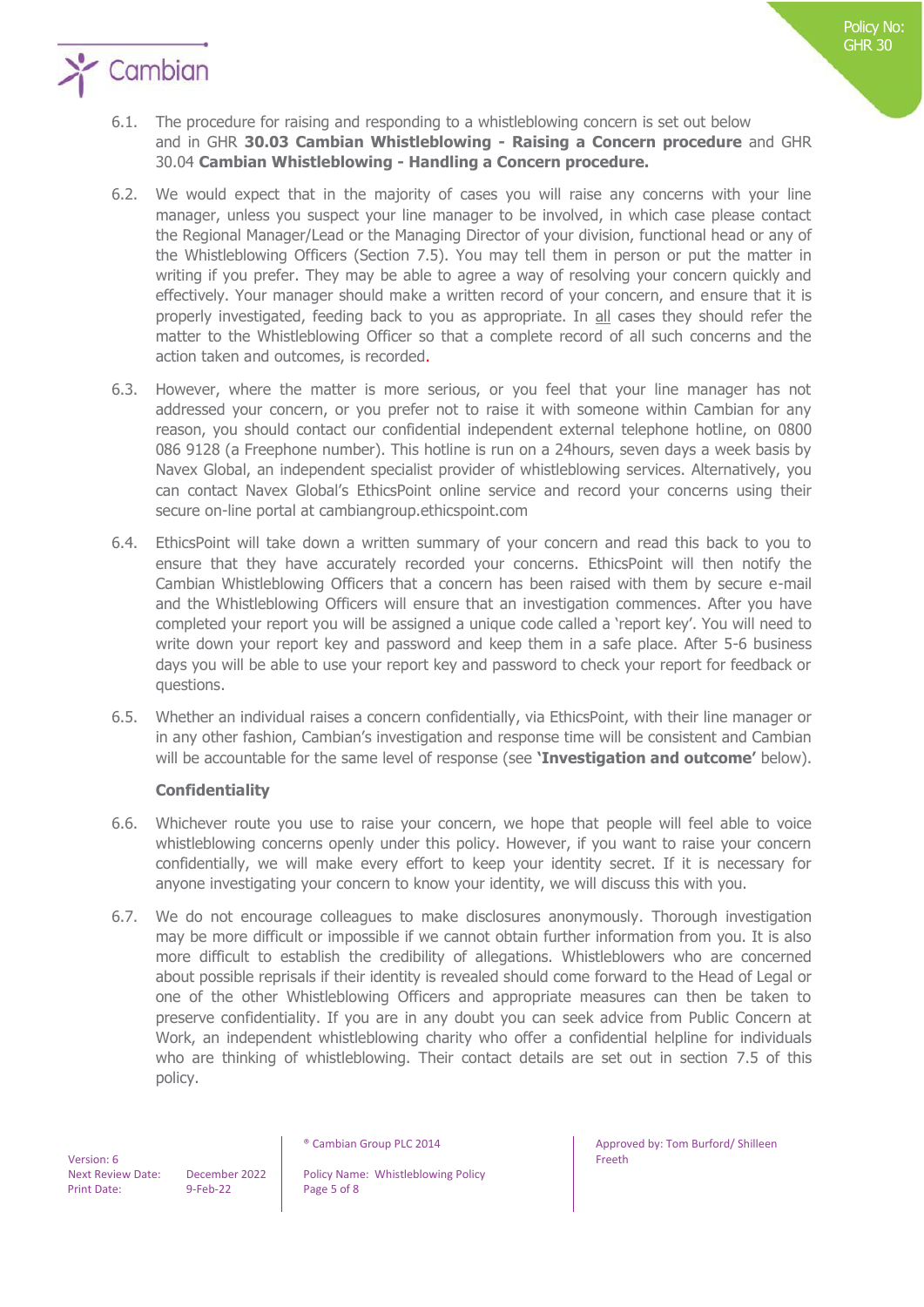

- 6.8. Cambian has a duty to pass on information to others if this is required as a matter of law or in the public interest. On occasion this may mean that this cannot be done without identifying the person who raised the concern, for example:
	- Because evidence is needed in court; or
	- Cambian is involved in legal proceedings and Cambian's papers are open to scrutiny. If this happens, Cambian will discuss this with the employee beforehand.

### **Investigation and outcome**

- 6.9. All whistleblowing incidents, regardless of the route, are sent to the Head of Employee Relations, who will nominate an investigator or team of investigators with relevant experience and specialist knowledge of the subject matter. The relevant Managing director will also be notified in the first instance, unless they are directly implicated. If the whistleblowing incident concerns a procurement or financial irregularities, the Chief Finance Officer (CFO) and Group Financial Controller will also be notified in the first instance.
- 6.10. We will seek to inform you as soon as possible and in any event within 20 working days of either the outcome of our assessment or how the investigation is progressing. If you have raised a concern through the EthicsPoint hotline, you can always contact them for an update on progress at any time, as they will be kept abreast of how the investigation is progressing. You may be asked to provide further information from time to time. After 5-6 business days you will be able to use your report key and password to log back into the system and check your report for feedback or questions.

The investigator(s) may make recommendations for change to enable us to minimize the risk of future wrongdoing.

- 6.11. We will aim to keep you informed of the progress of the investigation and its likely timescale. However, sometimes the need for confidentiality may prevent us giving you specific details of the investigation or any disciplinary action taken as a result. You should treat any information about the investigation as confidential.
- 6.12. If we conclude that a whistleblower has made false allegations maliciously or with a view to personal gain, the whistleblower may be subject to investigation which may result in a disciplinary sanction. In an extreme case malicious or wild allegations could give rise to legal action on the part of the persons complained about.

### **If you are not satisfied**

- 6.13. While we cannot always guarantee the outcome you are seeking, we will try to deal with your concern fairly and in an appropriate way. By using this policy you can help us to achieve this.
- 6.14. If you are not happy with the way in which your concern has been handled, you can raise it with one of the other Whistleblowing Officers

### **External disclosures**

- 6.15. The aim of this policy is to provide an internal mechanism for reporting, investigating, remedying and learning from any wrongdoing in the workplace. In most cases you should not find it necessary to alert anyone externally.
- 6.16. The law recognises that in some circumstances it may be appropriate for you to report your concerns to an external body such as a regulator. It will very rarely if ever be appropriate to

 Version: 6 Print Date: 9-Feb-22 Page 6 of 8

Next Review Date: December 2022 | Policy Name: Whistleblowing Policy

® Cambian Group PLC 2014 **Approved by: Tom Burford/ Shilleen** Freeth

Policy No: GHR 30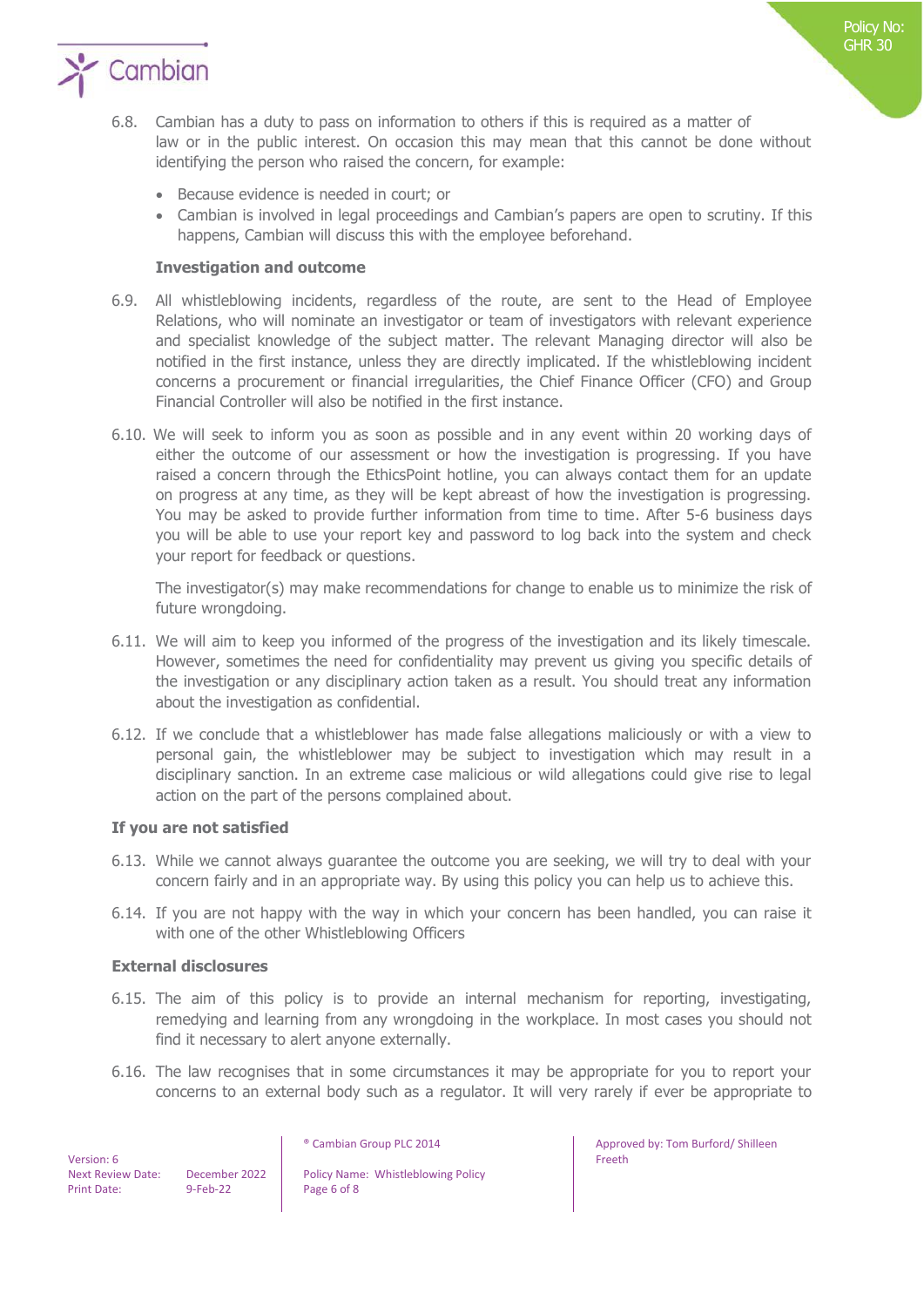

alert the media. We strongly encourage you to seek advice before reporting a concern to anyone external. The independent whistleblowing charity, Public Concern at Work, operates a confidential helpline. They also have a list of prescribed regulators for reporting certain types of concern. Their contact details are included in section 7.5.

6.17. Whistleblowing concerns usually relate to the conduct of our colleagues, but they may sometimes relate to the actions of a third party, such as a customer, supplier or service provider. In some circumstances the law will protect you if you raise the matter with the third party directly. However, we encourage you to report such concerns internally first.

### **Protection and support for whistleblowers**

- 6.18. It is understandable that whistleblowers are sometimes worried about possible repercussions. We aim to encourage openness and will support colleagues who raise genuine concerns under this policy, even if they turn out to be mistaken.
- 6.19. Whistleblowers must not suffer any detrimental treatment as a result of raising a concern. Detrimental treatment includes dismissal, disciplinary action, threats or other unfavourable treatment connected with raising a concern. If you believe that you have suffered any such treatment as a result of raising a whistleblowing matter, you should inform the Whistleblowing Officers immediately. If the matter is not remedied you should raise it formally using our Grievance Procedure.
- 6.20. You must not threaten or retaliate against whistleblowers in any way. If you are involved in such conduct you may be subject to disciplinary action. In some cases the whistleblower could have a right to sue you personally for compensation in an employment tribunal.
- 6.21**.** An instruction to cover up wrongdoing is itself a disciplinary offence. If told not to raise or pursue any concern, even by a person in authority such as a manager, employees should not agree to remain silent. They should report the matter to one of the Whistleblowing Officers or the whistleblowing hotline.

### **7. Accountability**

- 7.1 The Whistleblowing Officers, whose details are set out in below have day-to-day operational responsibility for this policy, and must ensure that all managers, head teachers and other colleagues who may deal with concerns or investigations under this policy receive regular and appropriate guidance on its use.
- 7.4. All colleagues are responsible for the success of this policy and should ensure that they use it to disclose any suspected danger or wrongdoing.
- 7.5. Contact details:

| Whistleblowing<br>Hotline (24 hours)         | 0800 086 9128<br>(EthicsPoint)   |
|----------------------------------------------|----------------------------------|
| Navex Global's<br><b>EthicsPoint Website</b> | www.cambiangroup.ethicspoint.com |

 Version: 6 Print Date: 9-Feb-22 Page 7 of 8

Next Review Date: December 2022 | Policy Name: Whistleblowing Policy